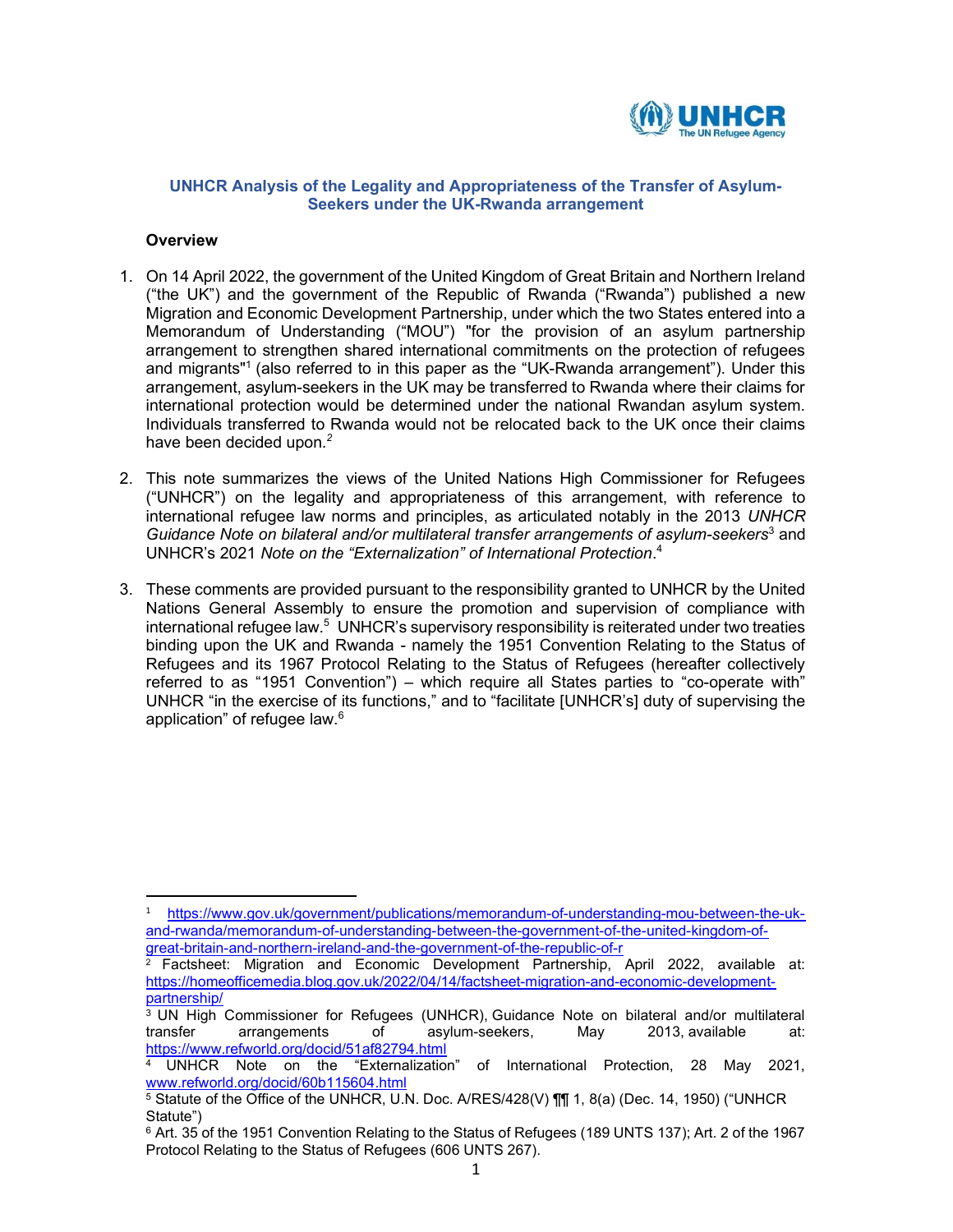# Principles determining the legality and appropriateness of bilateral transfer agreements

- 4. It is UNHCR's position that asylum-seekers and refugees should ordinarily be processed in the territory of the State where they arrive, or which otherwise has jurisdiction over them.<sup>7</sup> This is also in line with general State practice. $8$
- 5. A State's refugee protection obligations are engaged, inter alia, when an asylum-seeker enters their territory, including territorial waters, or is intercepted at sea by their authorities.<sup>9</sup> The primary responsibility to provide protection rests with the State where asylum is sought.
- 6. In the context of initiatives involving the transfer of asylum-seekers from one country to another for the purpose of processing their asylum claims, transferring States retain responsibilities under international refugee and human rights towards transferred asylum-seekers. In the current case, neither the arrangement entered into between the UK and Rwanda nor the fact of transfers conducted under it would relieve the UK of its obligations under international refugee and human rights law towards asylum-seekers transferred to Rwanda. At a minimum, and regardless of the arrangement, the transferring State (in this instance the UK) would be responsible for ensuring respect for the principle of non-refoulement.<sup>10</sup> Non-refoulement obligations would be triggered in case of a risk of persecution or ill-treatment in the state to which the asylum-seekers would be transferred (direct refoulement), or of onward removal to another country where they could face such risks (indirect refoulement).
- 7. The assessment of the legality and / or appropriateness of bilateral transfer arrangements is governed by a number of principles outlined in the 2013 UNHCR Guidance Note on bilateral and/or multilateral transfer arrangements of asylum-seekers, which are considered below with reference to the modalities of the arrangement entered into by the UK and Rwanda, as set out in the MOU and other public statements by the UK and Rwanda, as well as UNHCR's assessment of likely difficulties in implementing the arrangement in line with those principles.
- 8. Although States may make arrangements with other States to ensure international protection, such arrangements must, as the Preamble of the 1951 Convention provides, advance international cooperation to uphold refugee protection, enhance responsibility sharing and be consistent with the widest possible exercise of the fundamental rights and freedoms of asylumseekers and refugees. International law requires States to fulfil their treaty obligations in good faith.<sup>11</sup>

 $7$  UNHCR, Guidance Note on bilateral and/or multilateral transfer arrangements of asylum-seekers, p 1.

<sup>&</sup>lt;sup>8</sup> UN High Commissioner for Refugees, Protection Policy Paper: Maritime interception operations and the processing of international protection claims: legal standards and policy considerations with respect to extraterritorial processing, November 2010, available at: http://www.unhcr.org/refworld/docid/4cd12d3a2.html.

<sup>&</sup>lt;sup>9</sup> UN High Commissioner for Refugees (UNHCR), Advisory Opinion on the Extraterritorial Application of Non-Refoulement Obligations under the 1951 Convention relating to the Status of Refugees and its 1967 Protocol, 26 January 2007, available at: https://www.refworld.org/docid/45f17a1a4.html, Para 24; UN High Commissioner for Refugees (UNHCR), Guidance on Responding to Irregular Onward Movement of Refugees and Asylum-Seekers , September 2019, available at: https://www.refworld.org/docid/5d8a255d4.html, para 16; UNHCR, Guidance Note on bilateral and/or multilateral transfer arrangements of asylum-seekers, p 1; UNHCR, General Legal Considerations: Search-and-Rescue Operations Involving Refugees and Migrants at Sea, November 2017, www.refworld.org/docid/5a2e9efd4.html, including at para 7.

<sup>&</sup>lt;sup>10</sup> UNHCR, Guidance Note on bilateral and/or multilateral transfer arrangements of asylum-seekers, p3.

<sup>11</sup> Article 26 of the 1969 Vienna Convention on the Law of Treaties (1155 UNTS 331).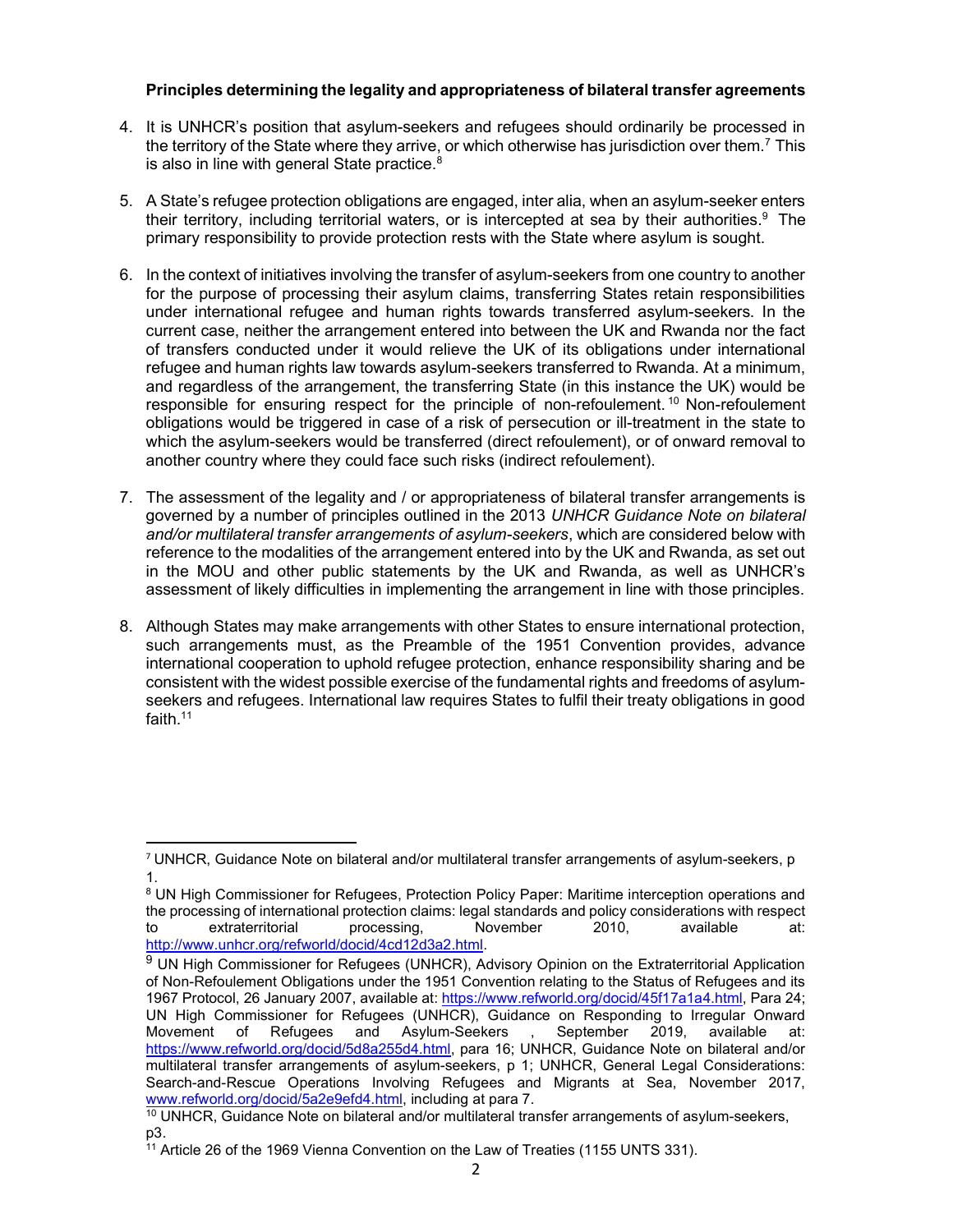- 9. Arrangements should be aimed at enhancing burden- and responsibility-sharing and  $international/regional cooperation and should not result in burden-shifting.<sup>12</sup> Such$ arrangements need to contribute to the enhancement of the overall protection space in the transferring State, the receiving State and/or the region as a whole. Transfer arrangements would not be appropriate where they represent an attempt, in whole or part, by a 1951 Convention State party to divest itself of responsibility; or where they are used as an excuse to deny or limit jurisdiction and responsibility under international refugee and human rights law.
- 10. In UNHCR's view, the bilateral transfer modality entered into by the UK and Rwanda does not contribute to burden- and responsibility-sharing. Nor does it enhance international cooperation or enhance the protection space in any State. Developing countries, including in Africa, host the vast majority of the world's refugees, with the least developed countries providing asylum for one-third of the global total. Only a very small fraction of refugees hosted in these regions may eventually move to Europe. In light of these global perspectives, UNHCR considers the arrangement to be inconsistent with global solidarity and responsibility-sharing.
- 11. UNHCR notes that whilst Rwanda has generously provided safe haven to refugees for decades and has made efforts to build the capacity of its asylum system, its national asylum system is still nascent. In UNHCR's assessment, there is a serious risk that the burden of processing the asylum claims of new arrivals from the UK could further overstretch the capacity of the Rwandan national asylum system, thereby undermining its ability to provide protection for all those who seek asylum. In comparison, the UK national asylum system is highly developed and well capacitated to consider asylum claims.
- 12. An important consideration when assessing the compatibility of a proposed bilateral transfer arrangement with refugee protection obligations under international law is whether the transfer of asylum-seekers is governed by a legally binding instrument, challengeable and enforceable in a court of law by the affected asylum-seekers. In the case of the arrangement between the UK and Rwanda, UNHCR notes that the arrangement is currently governed through a MOU, whose terms include express stipulations that the arrangement is not binding in international law and does not create or confer enforceable individual rights.<sup>13</sup>
- 13. Bilateral transfer arrangements must also provide a number of guarantees for each asylumseeker. Where these guarantees cannot be agreed to or met, then transfer would not be legal or appropriate. UNHCR recalls that the obligation to ensure that conditions in the receiving State meet these requirements in practice rests with the transferring State, prior to entering into such arrangements.
- 14. Firstly, asylum-seekers must be individually assessed as to the lawfulness and appropriateness of the transfer, subject to procedural safeguards, prior to transfer. Asylumseekers subject to transfer under a bilateral arrangement must be protected against refoulement and have access to fair and efficient procedures for the determination or refugee status and/or other forms of international protection.<sup>14</sup>
- 15. UNHCR considers that the initial asylum screening interview, which will take place prior to deciding whether an individual may be transferred to Rwanda, is not sufficient to discharge the UK's obligations to ensure the lawfulness and appropriateness of removal to Rwanda on

<sup>12</sup> UN High Commissioner for Refugees, Expert Meeting on International Cooperation to Share Burdens and Responsibilities, 28 June 2011, available at: http://www.unhcr.org/refworld/docid/4e9fed232.html, para. 8.

<sup>&</sup>lt;sup>13</sup> Memorandum of Understanding between the government of the United Kingdom of Great Britain and Northern Ireland and the government of the Republic of Rwanda for the provision of an asylum partnership arrangement, provisions 1.6 and 2.2.

<sup>14</sup> ExCom Conclusion No. 8 (XXVIII) (Determination of Refugee Status) (1977); UN High Commissioner for Refugees, Global Consultations on International Protection/Third Track: Asylum Processes (Fair and Efficient Asylum Procedures), 31 May 2001, EC/GC/01/12, available at: http://www.unhcr.org/refworld/docid/3b36f2fca.html.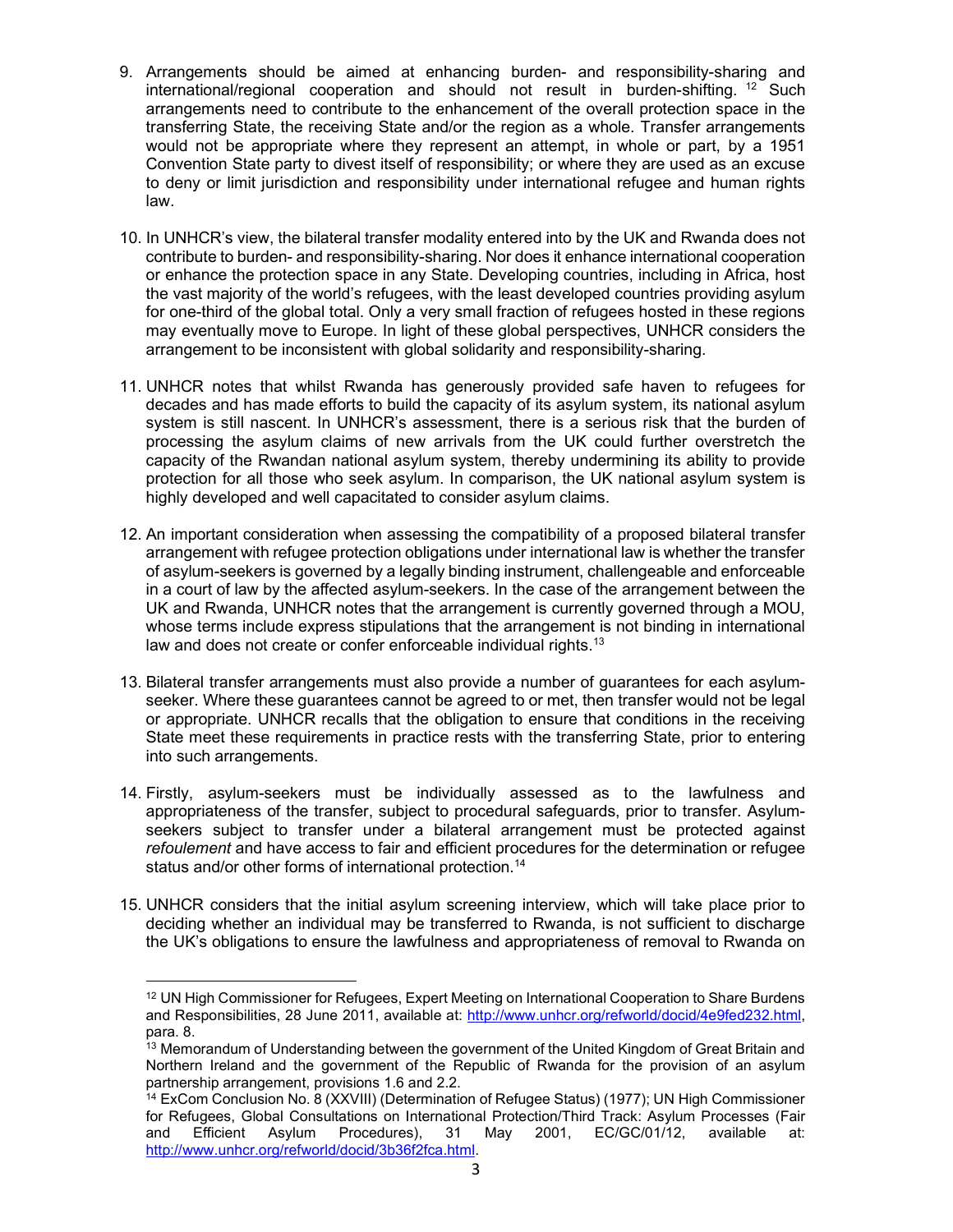an individual basis. There are long-standing concerns about the quality of information collected at screening and registration, and in particular about the identification of vulnerabilities.<sup>15</sup> There are recognized barriers to disclosure in screening interviews,<sup>16</sup> which are usually conducted shortly after arrival; for men arriving by small boat, they are normally conducted in detention, and often by telephone. Whilst the screening interview pro forma asks people for their travel route, the reasons for not accessing protection in an interim country are explored very briefly.<sup>17</sup> Histories of trafficking and exploitation are explored in a single, complex question, <sup>18</sup> which can make it difficult for individuals to disclose information. <sup>19</sup> Similarly, there are significant barriers in the disclosure of a history of gender-based violence<sup>20</sup> and of sexual orientation or gender identity at screening. $21$ 

- 16. After receiving a notice of intent for removal to Rwanda, asylum-seekers in the UK will have seven days to make written representations as to why they should not be removed to the country. This places an excessive onus on the asylum-seeker who is likely to know little about conditions in Rwanda and its asylum system, being unlikely to have transited through or otherwise visited the country, and may not have had sufficient access to legal advice in order to understand the process and make representations as necessary.
- 17. To be deemed legal, transfer arrangements must ensure access to fair and efficient procedures for the determination of refugee status. UNHCR has serious concerns that asylumseekers transferred from the UK to Rwanda will not have access to fair and efficient procedures for the determination of refugee status, with consequent risks of refoulement. As noted above, structures for determining eligibility for refugee status are still in development in Rwanda and have primarily provided protection to asylum-seekers from neighbouring countries on a *prima facie* basis. It is UNHCR's assessment that long-term and fundamental

<sup>&</sup>lt;sup>15</sup> See, e.g. Independent Chief Inspector of Borders and Immigration (ICIBI), An inspection of asylum casework (August 2020 – May 2021), para. 3.15-3.16, available at: https://assets.publishing.service.gov.uk/government/uploads/system/uploads/attachment\_data/file/10 34012/An inspection of asylum casework August 2020 to May 2021.pdf; ICIBI, An inspection of the Home Office's approach to the identification and safeguarding of vulnerable adults, available at: https://www.gov.uk/government/publications/an-inspection-of-the-home-offices-approach-to-theidentification-and-safeguarding-of-vulnerable-adults.

<sup>&</sup>lt;sup>16</sup> YL (Rely on SEF) China [2004] UKIAT 00145, available at:

https://tribunalsdecisions.service.gov.uk/utiac/2004-ukiat-145

 $17$  The question is: "It appears that you may have had the opportunity to claim asylum one or more times on your way to the UK. Why didn't you?" The usefulness of this question in eliciting sufficient information to make an inadmissibility finding is also limited by the prevailing approach to the screening interview as an occasion on which only basic information is elicited, and issues are not explored. See, Independent Chief Inspector of Borders and Immigration (ICIBI), An inspection of asylum casework (August 2020 – May 2021), para. 9.5-9.11.

<sup>&</sup>lt;sup>18</sup> "By exploitation we mean things like being forced into prostitution or other forms of sexual exploitation, being forced to carry out work, or forced to commit a crime. Have you ever been exploited or reason to believe you were going to be exploited?"

<sup>&</sup>lt;sup>19</sup> In litigation around the now-abolished Detained Fast Track, the NGO had argued that the question "have you ever been tortured?" should be asked at screening "as a means of facilitating disclosure." Home Office policy was "to the contrary: he [the SSHD] will not make inquiries about torture at the initial screening. The justification is that victims of torture will possibly only have just arrived in the United Kingdom. They may not be ready to talk about their past or be too traumatised to trust anyone, particularly at the initial stage of fast track detention, and particularly to someone who appears to them to be a figure of authority." The disclosure of torture was "a rare occurrence at initial screening". MT, R (on the application of) v Secretary of State for the Home Department & Ors [2008] EWHC 1788 (Admin), para. 38-39, available at: https://www.bailii.org/ew/cases/EWHC/Admin/2008/1788.html Subsequent litigation continued to recognize the "limitations of the screening interview" in identifying victims of torture, and the importance of subsequent safeguards. Detention Action v Secretary of State for the Home Department [2014] EWHC 2245 (Admin), para. 122, available at: https://www.bailii.org/ew/cases/EWHC/Admin/2014/2245.html

<sup>&</sup>lt;sup>20</sup> Detention Action, para. 150-151.

<sup>&</sup>lt;sup>21</sup> UK Home Office, Asylum Policy instruction: Sexual orientation in asylum claims (Version 6.0), pp. 14, 34.

https://assets.publishing.service.gov.uk/government/uploads/system/uploads/attachment\_data/file/54 3882/Sexual-orientation-in-asylum-claims-v6.pdf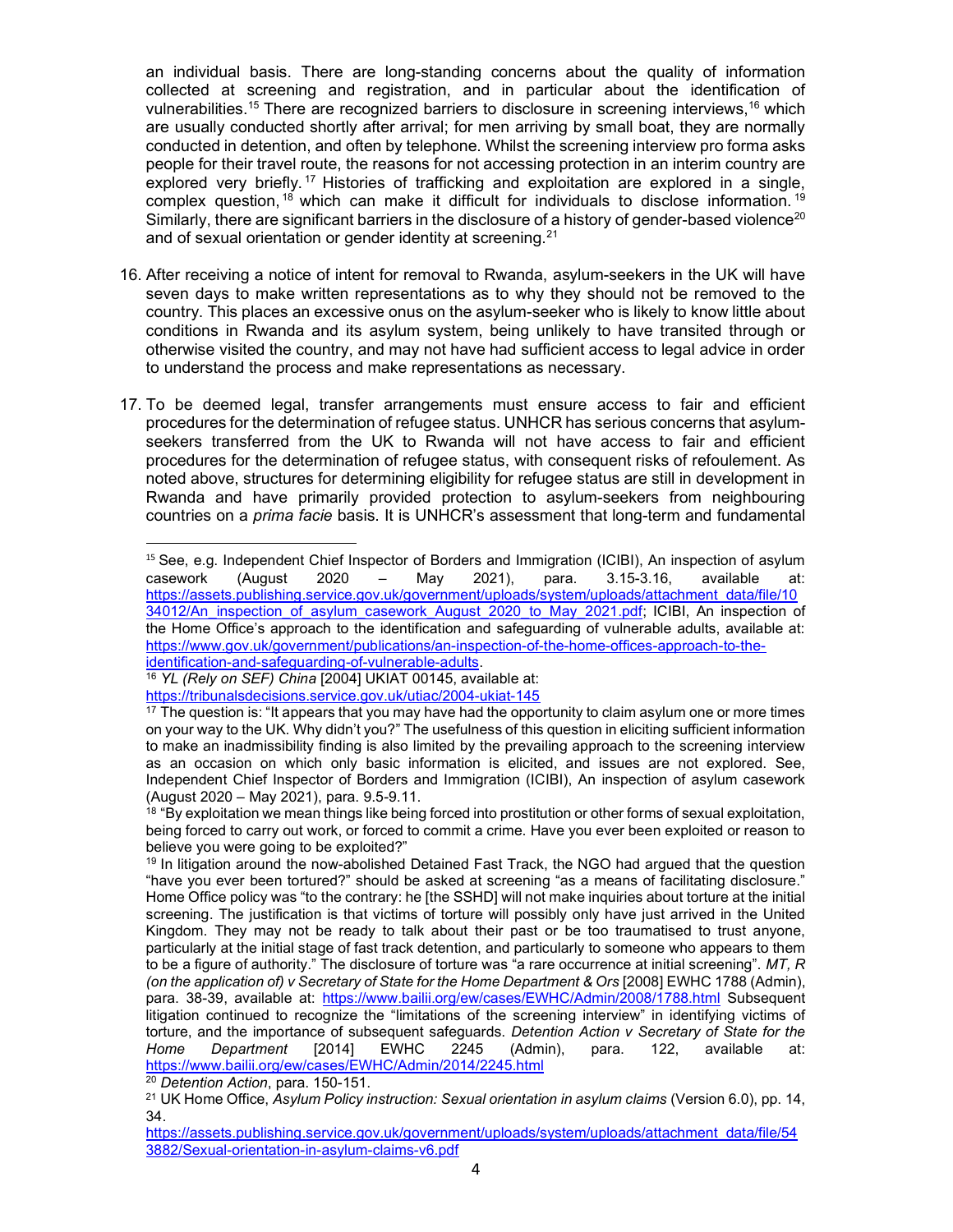engagement is required to develop Rwanda's national asylum eligibility structures with sustainable capacity to efficiently adjudicate individual asylum claims through fair and consistently accessible procedures.

- 18. UNHCR has expressed concerns with regard to shortcomings in the capacity of the Rwandan asylum system in its July 2020 submissions to the Universal Periodic Review<sup>22</sup> and with both the Rwandan and UK authorities. $23$  UNHCR's concerns in this regard include:
	- a. Some persons seeking asylum are arbitrarily denied access to asylum procedures by Rwanda's Directorate General for Immigration and Emigration (DGIE) and are not referred to the Refugee Status Determination (RSD) Committee for consideration of their claims for international protection. This places those wishing to claim asylum undocumented, at risk of detention and deportation and has resulted in recent incidents of chain refoulement.
	- b. Discriminatory access to the asylum procedures is of concern, including the fact that some LGBTIQ+ persons are denied access to asylum procedures.
	- c. UNHCR has concerns about the impartiality of the RSD Committee's decisionmaking, with high rates of rejection observed for asylum applicants originating from both neighbouring and non-African countries.
	- d. Lack of representation by a lawyer for asylum seekers during panel deliberations on their case.
	- e. Reasons for negative decisions are not provided, rendering the right to appeal difficult or impossible to exercise in practice.
	- f. Appeals against rejection at the first instance are made to Rwanda's Ministry of Emergency Management (MINEMA), which is also part of the RSD Committee which makes the first instance decisions. This raises concerns about the independent nature of the administrative appeal stage. There is no precedent for asylum appeals at the High Court.
	- g. The efficiency and timeliness of the asylum procedure is of concern, with decisions taking up to one to two years to be issued in some cases. In recent years there has only been one MINEMA eligibility officer tasked to prepare all cases for the RSD Committee.
	- h. There is insufficient access to interpreters for asylum claimants throughout the process.
	- i. There is a need for an objective assessment of the fairness and efficiency of the asylum procedures, followed by a range of capacity development interventions including, but not limited to, sustained capacity building and training for all actors working in the Rwandan national asylum system.
	- j. UNHCR has been unable to systematically monitor the quality of decisionmaking and compliance with procedural standards within the Rwandan asylum system. Over the past years, UNHCR has not been permitted to observe the RSD Committee and information on asylum cases is not shared systematically with UNHCR by the Rwandan authorities.

https://assets.publishing.service.gov.uk/government/uploads/system/uploads/attachment\_data/file/10 73961/RWA\_CPIN\_Review\_of\_asylum\_processing -\_ notes.pdf, pages 52-62.

<sup>&</sup>lt;sup>22</sup> UNHCR Submission for the Office of the High Commissioner for Human Rights' Compilation Report Universal Periodic Review: 3rd Cycle, July 2020.

<sup>&</sup>lt;sup>23</sup> UNHCR's comments to the UK authorities in this regard have since been published by the UK Home Office, available at: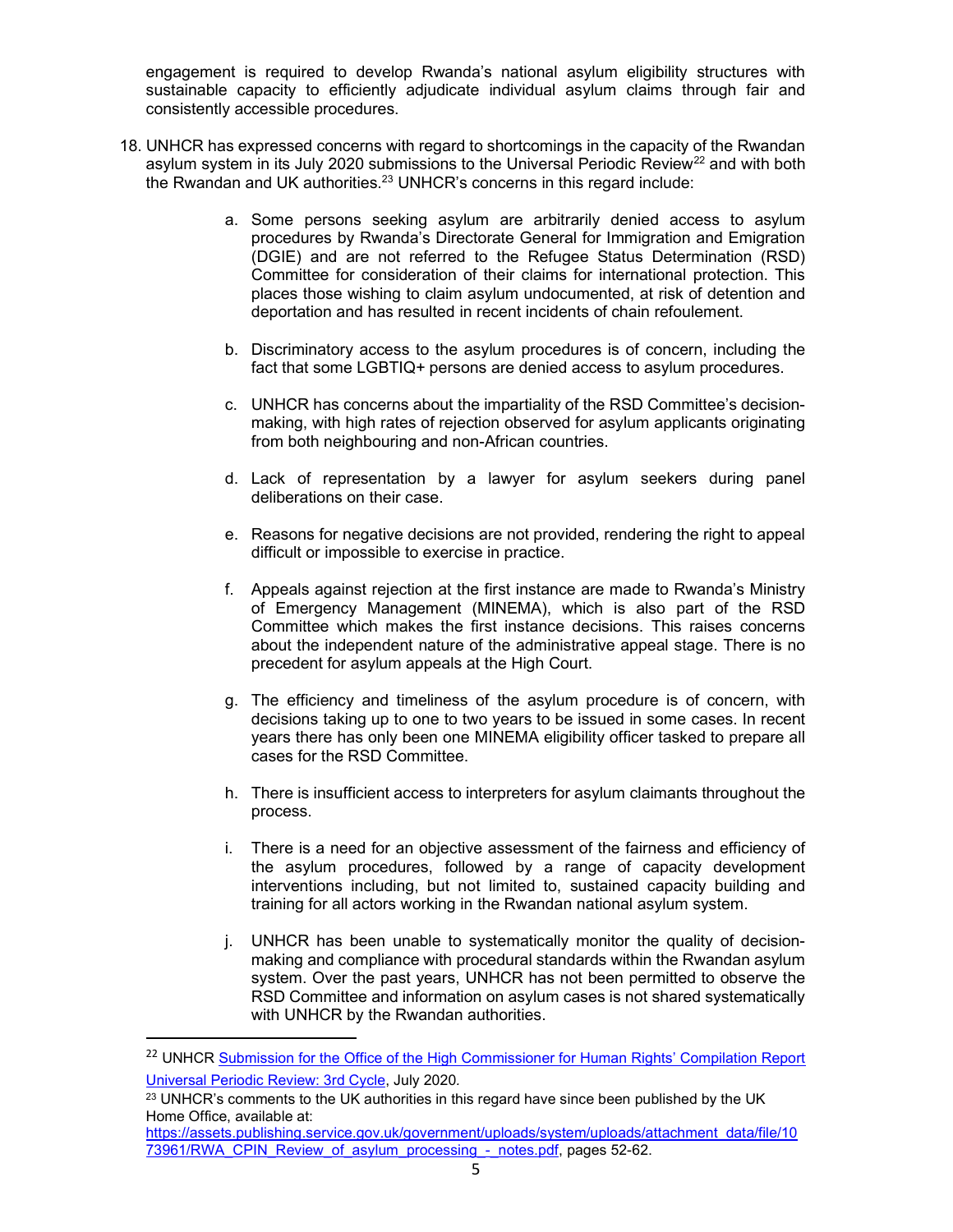- 19. In terms of UNHCR's guidance, the legality of transfer arrangements further requires that those transferred are treated "in accordance with accepted international standards [including], appropriate reception arrangements; access to health, education and basic services; safeguards against arbitrary detention; [and that] persons with specific needs are identified and assisted.<sup>24</sup> These requirements reflect the rights granted to refugees under the 1951 Refugee Convention. Furthermore, Article 34 of the 1951 Convention calls on States to facilitate the assimilation and naturalisation of refugees.
- 20. UNHCR has concerns that asylum-seekers relocated from the UK to Rwanda may not be treated in accordance with accepted international standards. For example, in the context of protests by refugees in Rwanda against food ration cuts in 2018, 12 individuals were killed, 66 were arrested and some remain detained.<sup>25</sup> UNHCR is concerned that persons of concern relocated from the UK to Rwanda may be at significant risk of detention and treatment not in accordance with international standards should they express dissatisfaction through protests after arrival.<sup>26</sup>
- 21. UNHCR is also concerned that the relocation of asylum-seekers from the UK to Rwanda is not in accordance with Article 31(1) of the 1951 Convention. Article 31(1) prohibits penalties imposed on account of irregular entry or presence of a refugee or asylum-seeker. UNHCR, based on widely-accepted principles of treaty interpretation and supported by academic experts, considers that the term "penalties" should be interpreted broadly, referring to any criminal or administrative measure taken by the State that has a detrimental effect on the refugee or asylum-seeker.<sup>27</sup> As such, the relocation of asylum-seekers from the UK to Rwanda is prohibited under Article 31(1) for those who have come directly, presented themselves to the authorities without delay and shown good cause for their irregular entry/presence. For those who do not meet these conditions of 'directness', 'promptness' and 'good cause', Article 31(1) does not protect them from a penalty on account of irregular entry or presence. However, notwithstanding Article 31(1), effectively depriving asylum-seekers of access to a fair and efficient asylum determination and treatment in line with international standards is not permissible, as it may expose them to the risk of refoulement and other rights violations.
- 22. Finally, transfer arrangements must ensure that "if recognized as being in need of international protection, [the person transferred] will be able to [ $\ldots$ ] access a durable solution".<sup>28</sup> UNHCR has concerns that the local integration prospects of relocated asylum-seekers who do not originate from countries immediately surrounding Rwanda would be limited in practice and that, if recognized as being in need of international protection, they would not be able to access

<sup>&</sup>lt;sup>24</sup> UNHCR, Guidance Note on bilateral and/or multilateral transfer arrangements of asylum-seekers, p 2.

<sup>&</sup>lt;sup>25</sup> This is referenced at page 60 (incidents at Kiziba), UK Home Office, Review of asylum processing Rwanda: interview notes (Annex A), May 2022, available at: https://assets.publishing.service.gov.uk/government/uploads/system/uploads/attachment\_data/file/10 73961/RWA\_CPIN\_Review\_of\_asylum\_processing\_-\_notes.pdf

<sup>&</sup>lt;sup>26</sup> In this respect, UNHCR notes that some individuals in the UK who have received notifications that they are to be removed to Rwanda started a hunger strike in protest at the decision: https://www.bbc.com/news/uk-61676961

 $27$  The French language version of Article 31(1) of the 1951 Convention refers to 'sanctions pénales'; possibly a narrower concept. However, in this context, in line with Article 33(4) of the Vienna Convention on the Law of Treaties, the broader concept of "penalties" from the English language version is to be preferred in accordance with the 1951 Convention's object and purpose of protecting fundamental rights and freedoms. ExCom Conclusion No. 22 (XXXII) 1981, para. II.B.2.(a). G S Goodwin-Gill and J McAdam, The Refugee in International Law (OUP 2021), pp. 276 and 277. G S Goodwin-Gill, Article 31 of the 1951 Convention Relating to the Status of Refugees: Non-Penalization, Detention, and Protection, June 2003, p. 204, www.refworld.org/docid/470a33b10.html, referencing a decision from the Social Security Commissioner accepting that any treatment that was less favourable than that accorded to others and was imposed on account of illegal entry was a penalty within Article 31 unless objectively justifiable on administrative grounds. Noll in A Zimmermann (ed), The 1951 Convention Relating to the Status of Refugees and its 1967 Protocol (Oxford University Press, 2011), p. 1264.

<sup>&</sup>lt;sup>28</sup> UNHCR, Guidance Note on bilateral and/or multilateral transfer arrangements of asylum-seekers, p 2.